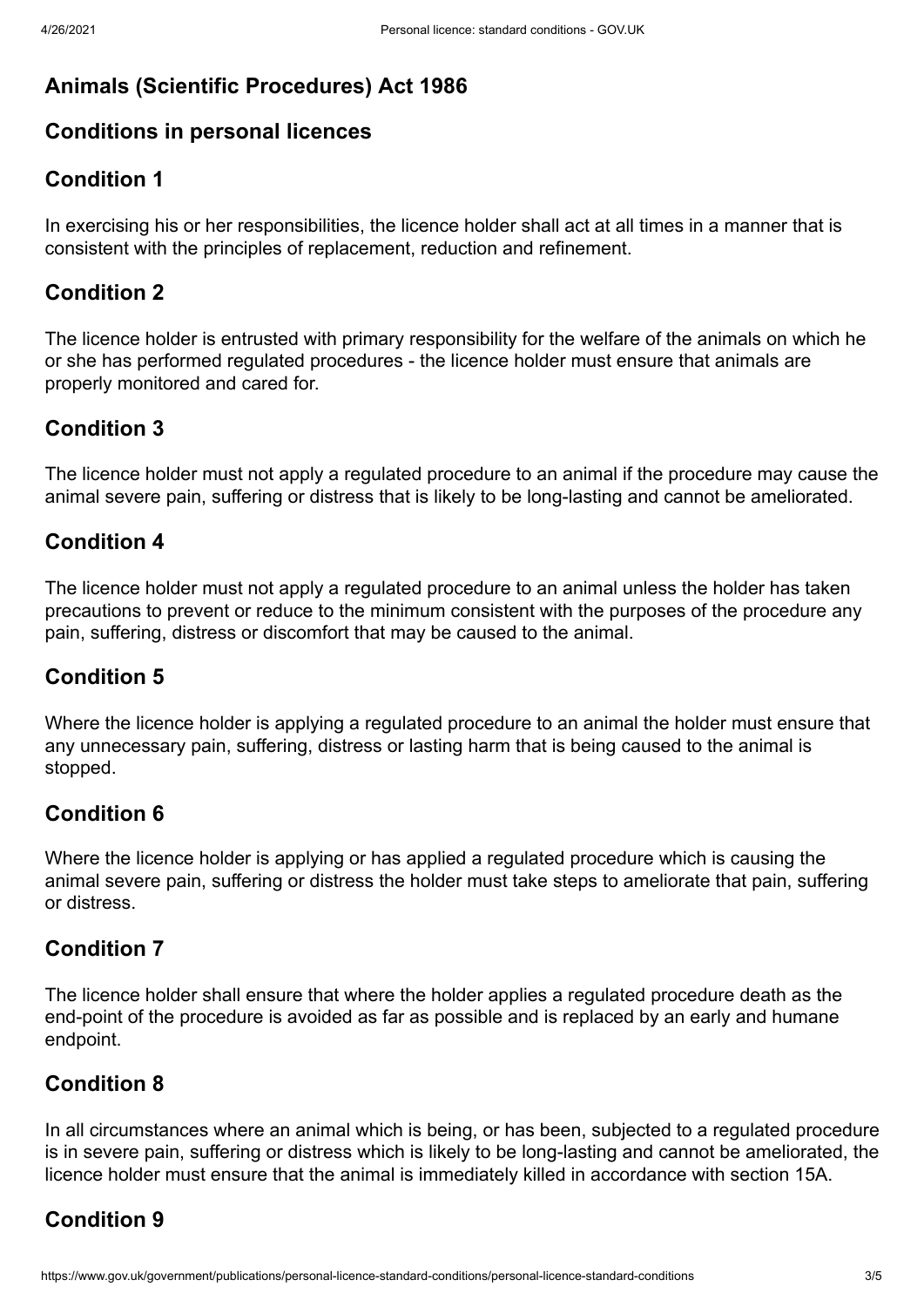The licence holder may apply a regulated procedure without the use of general or local anaesthesia only if the holder is satisfied that:

a) the procedure will not inflict serious injuries capable of causing severe pain

and

b) the use of general or local anaesthesia would be more traumatic to the animal than the procedure itself or would frustrate the purposes of the procedure.

### **Condition 10**

When anaesthesia (whether general or local) is used, it shall be of sufficient depth to prevent the animal from being aware of pain arising during the procedure.

### **Condition 11**

If the licence holder applies a regulated procedure to an animal with the use of general or local anaesthesia the holder must, unless it would frustrate the purpose of the procedure, use such analgesics or other pain-relieving methods as may be necessary to reduce any pain that the animal may experience once the anaesthesia wears off.

### **Condition 12**

The licence holder must use analgesia or another appropriate method to ensure that the pain, suffering and distress caused by regulated procedures are kept to a minimum.

### **Condition 13**

It is the responsibility of the personal licence holder to notify the project licence holder as soon as possible when it appears either that the severity limit of any procedure listed in the project licence or that the constraints upon adverse effects described in the project licence have been or are likely to be exceeded.

### **Condition 14**

The licence holder shall ensure that suitable arrangements exist for the care and welfare of animals during any period when the personal licence holder is not in attendance.

### **Condition 15**

The licence holder shall ensure that, whenever necessary, veterinary advice and treatment are obtained for the animals in his or her care.

### **Condition 16**

The licence holder shall ensure that all cages, pens or other enclosures are clearly labelled. The labelling must be such as to enable Inspectors, named veterinary surgeons and named animal care and welfare officers to identify the number of the project licence authorising the procedures, the project licence protocol in which the animals are being used, the date the protocol was started, and the responsible personal licence holder.

## **Condition 17**